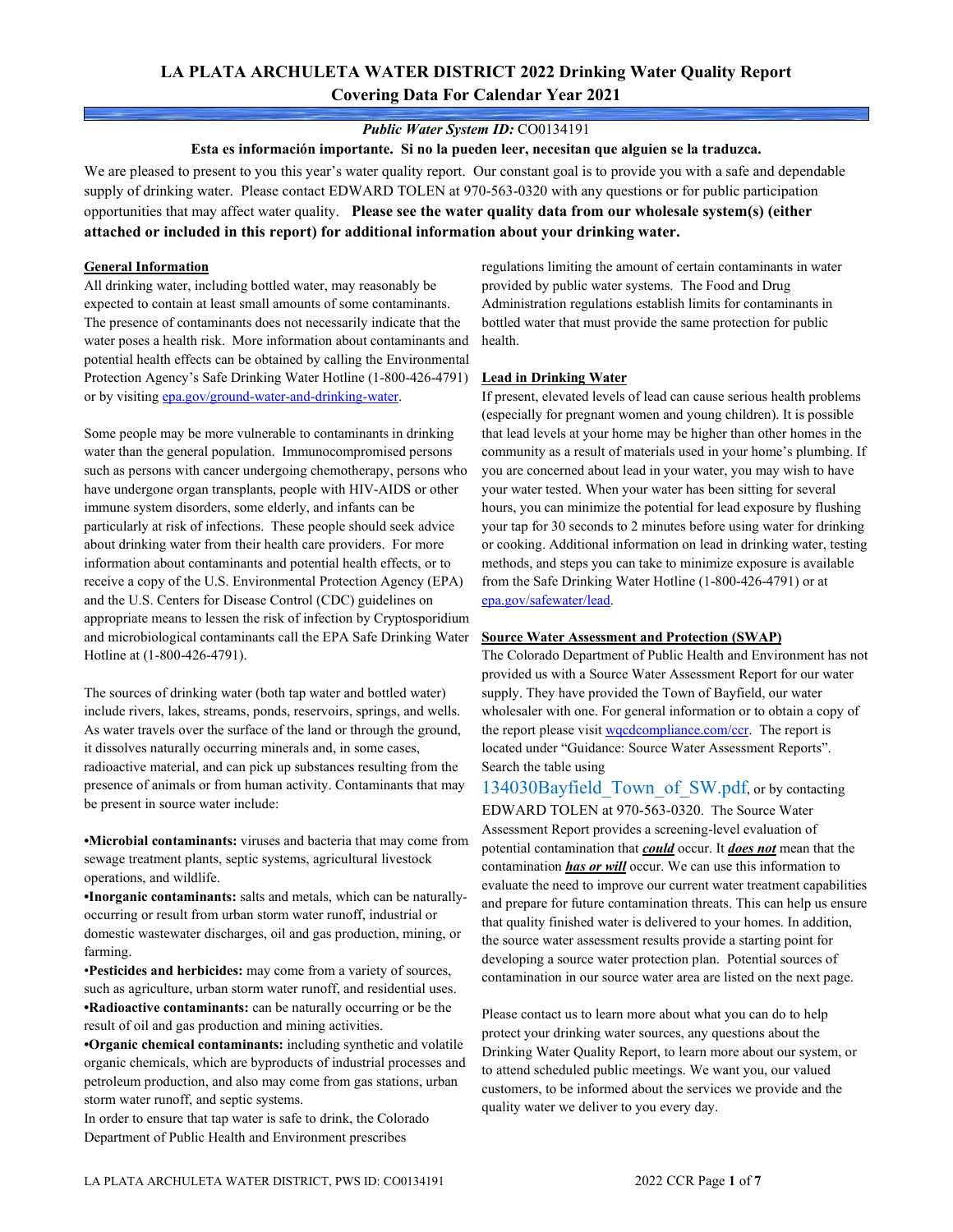# **Our Water Sources**

| <b>Sources (Water Type - Source Type)</b>                              | <b>Potential Source(s) of Contamination</b>                                                                                                           |
|------------------------------------------------------------------------|-------------------------------------------------------------------------------------------------------------------------------------------------------|
| PURCHASED BAYFIELD CO0134030 (Surface Water-Consecutive<br>Connection) | See the SWAP for the Town of Bayfield, please contact<br>EDWARD TOLEN at 970-563-0320 with questions regarding<br>potential sources of contamination. |

#### **Terms and Abbreviations**

- **Maximum Contaminant Level (MCL)** − The highest level of a contaminant allowed in drinking water.
- **Treatment Technique (TT)** − A required process intended to reduce the level of a contaminant in drinking water.
- **Health-Based** − A violation of either a MCL or TT.
- **Non-Health-Based** − A violation that is not a MCL or TT.
- **Action Level (AL)** − The concentration of a contaminant which, if exceeded, triggers treatment and other regulatory requirements.
- **Maximum Residual Disinfectant Level (MRDL)** − The highest level of a disinfectant allowed in drinking water. There is convincing evidence that addition of a disinfectant is necessary for control of microbial contaminants.
- **Maximum Contaminant Level Goal (MCLG)** − The level of a contaminant in drinking water below which there is no known or expected risk to health. MCLGs allow for a margin of safety.
- **Maximum Residual Disinfectant Level Goal (MRDLG)** − The level of a drinking water disinfectant, below which there is no known or expected risk to health. MRDLGs do not reflect the benefits of the use of disinfectants to control microbial contaminants.
- **Violation (No Abbreviation)** − Failure to meet a Colorado Primary Drinking Water Regulation.
- **Formal Enforcement Action (No Abbreviation)** − Escalated action taken by the State (due to the risk to public health, or number or severity of violations) to bring a non-compliant water system back into compliance.
- **Variance and Exemptions (V/E)** − Department permission not to meet a MCL or treatment technique under certain conditions.
- **Gross Alpha (No Abbreviation)** − Gross alpha particle activity compliance value. It includes radium-226, but excludes radon 222, and uranium.
- **Picocuries per liter (pCi/L)** − Measure of the radioactivity in water.
- **Nephelometric Turbidity Unit (NTU)** − Measure of the clarity or cloudiness of water. Turbidity in excess of 5 NTU is just noticeable to the typical person.
- **Compliance Value (No Abbreviation)** Single or calculated value used to determine if regulatory contaminant level (e.g. MCL) is met. Examples of calculated values are the 90<sup>th</sup> Percentile, Running Annual Average (RAA) and Locational Running Annual Average (LRAA).
- **Average (x-bar)** − Typical value.
- **Range (R)**  $-$  Lowest value to the highest value.
- **Sample Size (n)** − Number or count of values (i.e. number of water samples collected).
- **Parts per million = Milligrams per liter (ppm = mg/L)** − One part per million corresponds to one minute in two years or a single penny in \$10,000.
- **Parts per billion = Micrograms per liter (ppb = ug/L)** − One part per billion corresponds to one minute in 2,000 years, or a single penny in \$10,000,000.
- **Not Applicable (N/A)** Does not apply or not available.
- **Level 1 Assessment** A study of the water system to identify potential problems and determine (if possible) why total coliform bacteria have been found in our water system.
- **Level 2 Assessment** A very detailed study of the water system to identify potential problems and determine (if possible) why an E. coli MCL violation has occurred and/or why total coliform bacteria have been found in our water system on multiple occasions.

## **Detected Contaminants**

LA PLATA ARCHULETA WATER DISTRICT routinely monitors for contaminants in your drinking water according to Federal and State laws. The following table(s) show all detections found in the period of January 1 to December 31, 2021 unless otherwise noted. The State of Colorado requires us to monitor for certain contaminants less than once per year because the concentrations of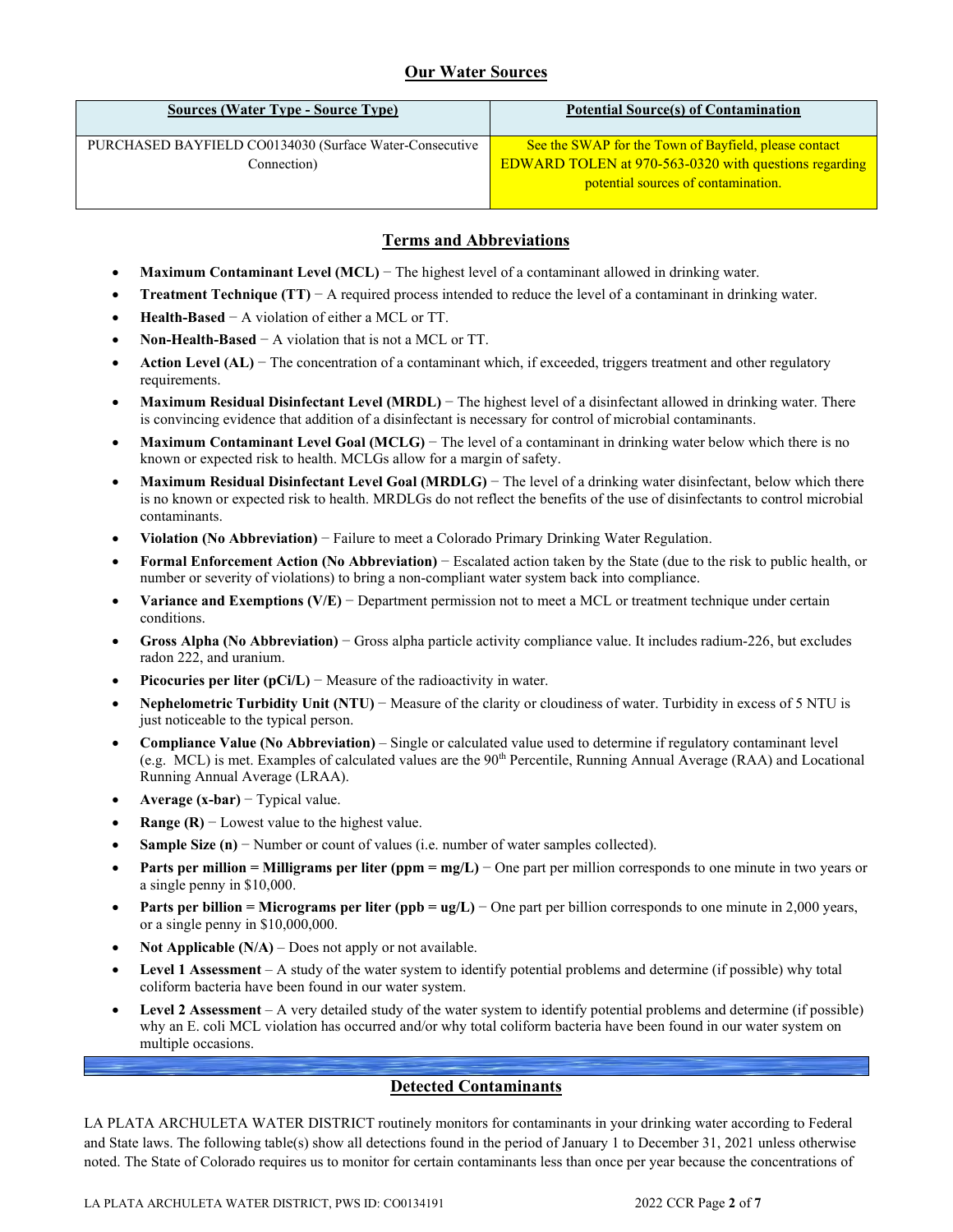these contaminants are not expected to vary significantly from year to year, or the system is not considered vulnerable to this type of contamination. Therefore, some of our data, though representative, may be more than one year old. Violations and Formal Enforcement Actions, if any, are reported in the next section of this report.

**Note:** Only detected contaminants sampled within the last 5 years appear in this report. If no tables appear in this section then no contaminants were detected in the last round of monitoring.

|                             | Disinfectants Sampled in the Distribution System<br><b>TT Requirement:</b> At least 95% of samples per period (month or quarter) must be at least 0.2 ppm OR<br>If sample size is less than 40 no more than 1 sample is below $0.2$ ppm<br><b>Typical Sources:</b> Water additive used to control microbes |                                                                     |                                                |                              |                        |             |  |  |  |  |
|-----------------------------|------------------------------------------------------------------------------------------------------------------------------------------------------------------------------------------------------------------------------------------------------------------------------------------------------------|---------------------------------------------------------------------|------------------------------------------------|------------------------------|------------------------|-------------|--|--|--|--|
| <b>Disinfectant</b><br>Name | <b>Time Period</b>                                                                                                                                                                                                                                                                                         | <b>Results</b>                                                      | <b>Number of Samples</b><br><b>Below Level</b> | <b>Sample</b><br><b>Size</b> | TТ<br><b>Violation</b> | <b>MRDL</b> |  |  |  |  |
| Chlorine                    | December, 2021                                                                                                                                                                                                                                                                                             | Lowest period percentage of samples<br>meeting TT requirement: 100% | 0                                              |                              | No.                    | $4.0$ ppm   |  |  |  |  |

|                     | Lead and Copper Sampled in the Distribution System |                                |                              |                                  |                                      |                                              |                                                    |                                                                               |  |  |  |  |
|---------------------|----------------------------------------------------|--------------------------------|------------------------------|----------------------------------|--------------------------------------|----------------------------------------------|----------------------------------------------------|-------------------------------------------------------------------------------|--|--|--|--|
| Contaminant<br>Name | Time<br>Period                                     | 90 <sup>th</sup><br>Percentile | <b>Sample</b><br><b>Size</b> | <b>Unit of</b><br><b>Measure</b> | 90 <sup>th</sup><br>Percentile<br>AL | <b>Sample</b><br><b>Sites</b><br>Above<br>AL | 90 <sup>th</sup><br>Percentile<br>AL<br>Exceedance | <b>Typical Sources</b>                                                        |  |  |  |  |
| Copper              | 05/15/2021<br>to<br>06/01/2021                     | 0.32                           | 10                           | ppm                              | 1.3                                  | $\mathbf{0}$                                 | N <sub>o</sub>                                     | Corrosion of<br>household plumbing<br>systems; Erosion of<br>natural deposits |  |  |  |  |
| Lead                | 05/15/2021<br>to<br>06/01/2021                     | 3.5                            | 10                           | ppb                              | 15                                   | $\mathbf{0}$                                 | N <sub>o</sub>                                     | Corrosion of<br>household plumbing<br>systems; Erosion of<br>natural deposits |  |  |  |  |

| Disinfection Byproducts Sampled in the Distribution System |      |         |              |             |                |            |             |                  |                        |  |  |  |
|------------------------------------------------------------|------|---------|--------------|-------------|----------------|------------|-------------|------------------|------------------------|--|--|--|
| Name                                                       | Year | Average | Range        | Sample      | Unit of        | <b>MCL</b> | <b>MCLG</b> | <b>MCL</b>       | <b>Typical Sources</b> |  |  |  |
|                                                            |      |         | $Low - High$ | <b>Size</b> | <b>Measure</b> |            |             | <b>Violation</b> |                        |  |  |  |
|                                                            |      |         |              |             |                |            |             |                  |                        |  |  |  |
| Total                                                      | 2021 | 39.4    | 39.4 to 39.4 |             | ppb            | 80         | N/A         | No               | Byproduct of drinking  |  |  |  |
| Trihalome                                                  |      |         |              |             |                |            |             |                  | water disinfection     |  |  |  |
| thanes                                                     |      |         |              |             |                |            |             |                  |                        |  |  |  |
| (TTHM)                                                     |      |         |              |             |                |            |             |                  |                        |  |  |  |
|                                                            |      |         |              |             |                |            |             |                  |                        |  |  |  |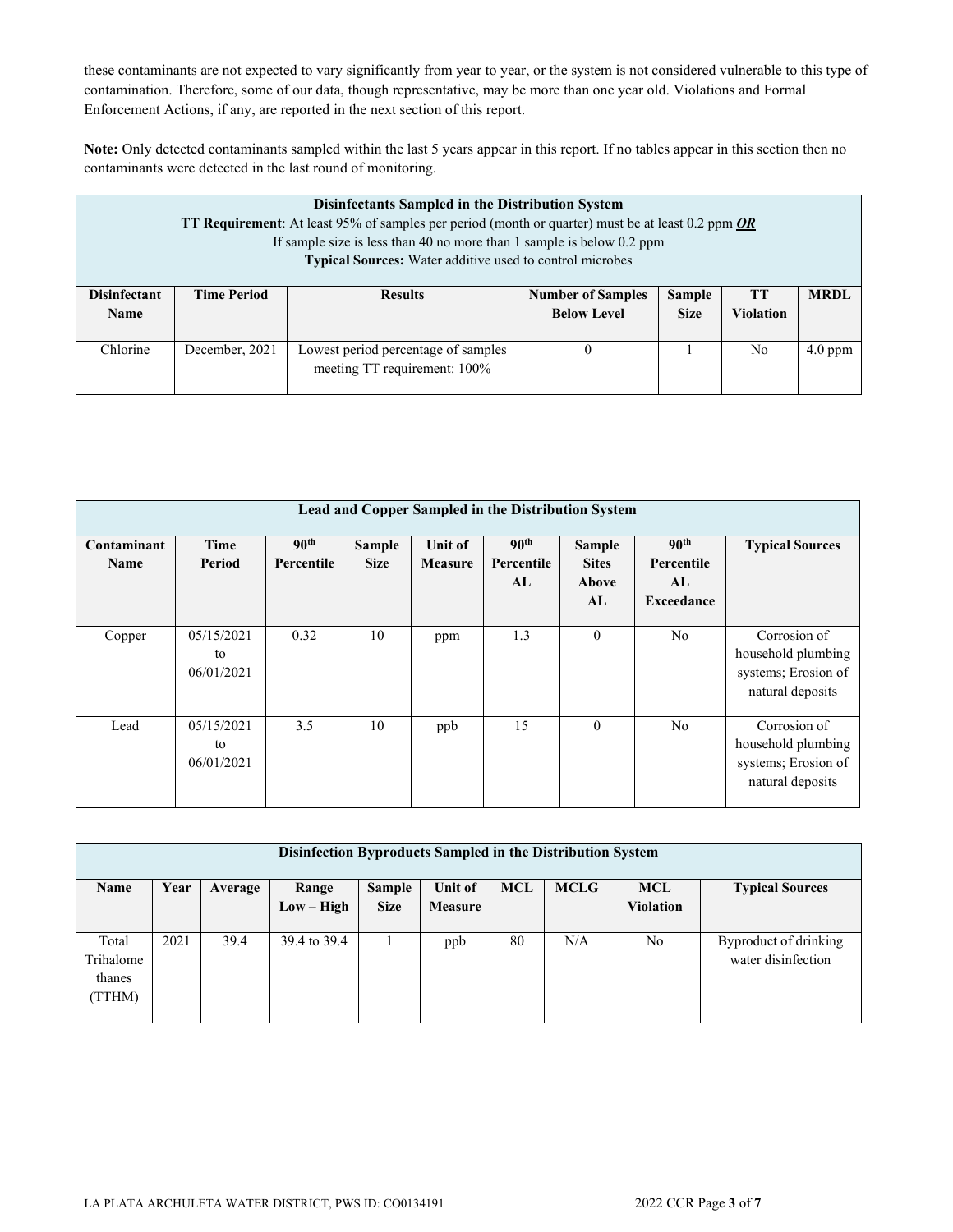**Violations, Significant Deficiencies, and Formal Enforcement Actions**

**No Violations or Formal Enforcement Actions**

## **Below is the information for the Town of Bayfield**

# **BAYFIELD TOWN OF 2022 Drinking Water Quality Report Covering Data For Calendar Year 2021**

*Public Water System ID:* CO0134030

## **Our Water Sources**

| <b>Sources (Water Type - Source Type)</b>                                                       | <b>Potential Source(s) of Contamination</b>                                                                                                                                                                                                                                                                                                                                                      |
|-------------------------------------------------------------------------------------------------|--------------------------------------------------------------------------------------------------------------------------------------------------------------------------------------------------------------------------------------------------------------------------------------------------------------------------------------------------------------------------------------------------|
| LOS PINOS RIVER INF GALLERY (Surface Water-Intake)<br>BAYFIELD RESERVOIR (Surface Water-Intake) | EPA Chemical Inventory/Storage Sites, Permitted Wastewater<br>Discharge Sites, Aboveground, Underground and Leaking<br>Storage Tank Sites, Existing/Abandoned Mine Sites, Other<br>Facilities, Commercial/Industrial/Transportation, Low Intensity<br>Residential, Row Crops, Pasture / Hay, Deciduous Forest,<br>Evergreen Forest, Mixed Forest, Septic Systems, Oil / Gas Wells,<br>Road Miles |

# **Detected Contaminants**

BAYFIELD TOWN OF routinely monitors for contaminants in your drinking water according to Federal and State laws. The following table(s) show all detections found in the period of January 1 to December 31, 2021 unless otherwise noted. The State of Colorado requires us to monitor for certain contaminants less than once per year because the concentrations of these contaminants are not expected to vary significantly from year to year, or the system is not considered vulnerable to this type of contamination. Therefore, some of our data, though representative, may be more than one year old. Violations and Formal Enforcement Actions, if any, are reported in the next section of this report.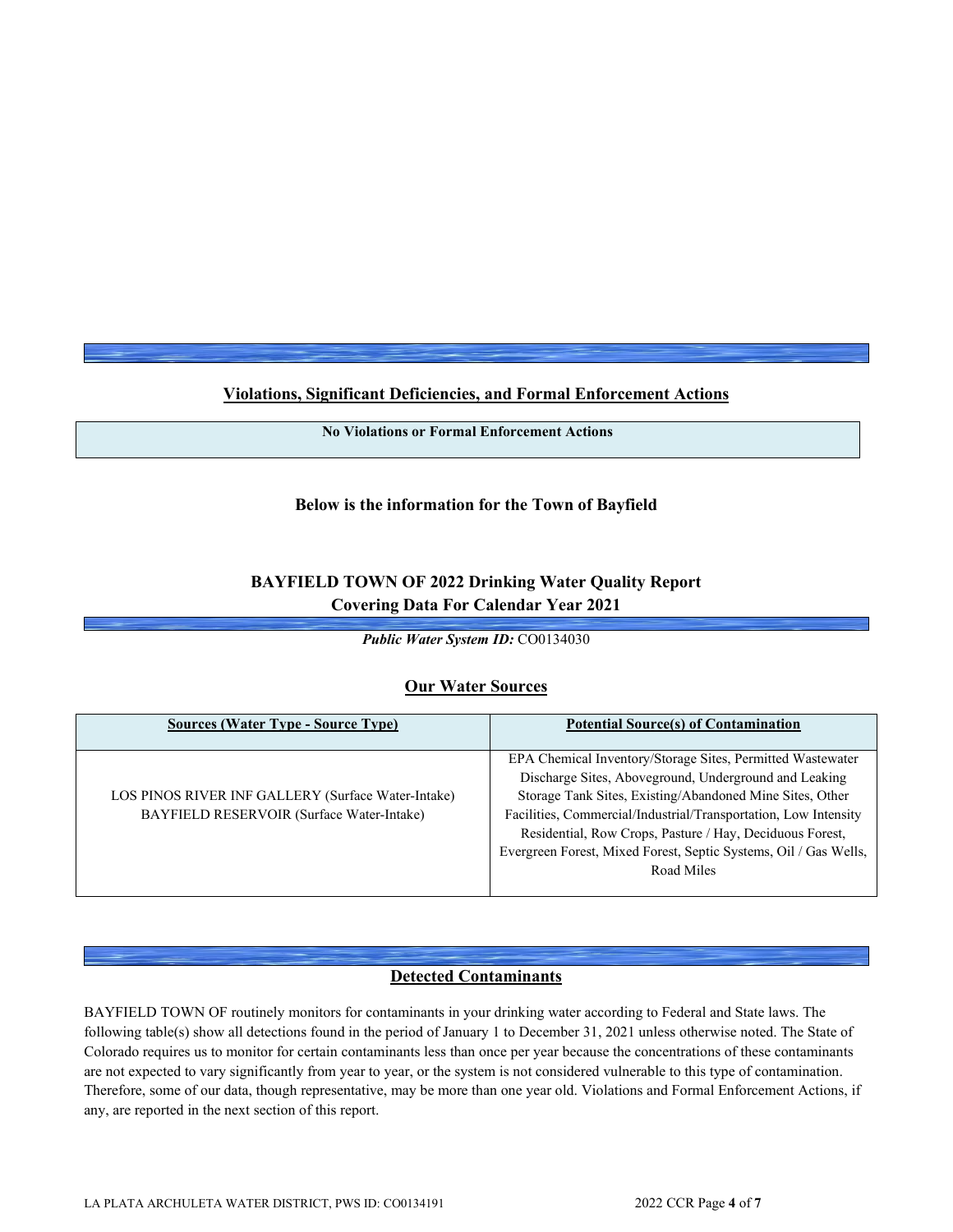**Note:** Only detected contaminants sampled within the last 5 years appear in this report. If no tables appear in this section then no contaminants were detected in the last round of monitoring.

|                                    | Disinfectants Sampled in the Distribution System<br><b>TT Requirement:</b> At least 95% of samples per period (month or quarter) must be at least 0.2 ppm <i>OR</i><br>If sample size is less than 40 no more than 1 sample is below $0.2$ ppm<br>Typical Sources: Water additive used to control microbes |                                                                     |                                                                                                                         |   |                |           |  |  |  |  |
|------------------------------------|------------------------------------------------------------------------------------------------------------------------------------------------------------------------------------------------------------------------------------------------------------------------------------------------------------|---------------------------------------------------------------------|-------------------------------------------------------------------------------------------------------------------------|---|----------------|-----------|--|--|--|--|
| <b>Disinfectant</b><br><b>Name</b> | <b>Time Period</b>                                                                                                                                                                                                                                                                                         | <b>Results</b>                                                      | Sample<br><b>MRDL</b><br><b>Number of Samples</b><br><b>TT</b><br><b>Violation</b><br><b>Below Level</b><br><b>Size</b> |   |                |           |  |  |  |  |
| Chlorine                           | December, 2021                                                                                                                                                                                                                                                                                             | Lowest period percentage of samples<br>meeting TT requirement: 100% | $\Omega$                                                                                                                | 2 | N <sub>0</sub> | $4.0$ ppm |  |  |  |  |

|                     | Lead and Copper Sampled in the Distribution System |                                |                       |                           |                                      |                                              |                                                           |                                                                               |  |  |  |  |
|---------------------|----------------------------------------------------|--------------------------------|-----------------------|---------------------------|--------------------------------------|----------------------------------------------|-----------------------------------------------------------|-------------------------------------------------------------------------------|--|--|--|--|
| Contaminant<br>Name | Time<br>Period                                     | 90 <sup>th</sup><br>Percentile | Sample<br><b>Size</b> | Unit of<br><b>Measure</b> | 90 <sup>th</sup><br>Percentile<br>AL | <b>Sample</b><br><b>Sites</b><br>Above<br>AL | 90 <sup>th</sup><br>Percentile<br>AL<br><b>Exceedance</b> | <b>Typical Sources</b>                                                        |  |  |  |  |
| Copper              | 06/02/2021<br>to<br>07/06/2021                     | 0.08                           | 11                    | ppm                       | 1.3                                  |                                              | N <sub>o</sub>                                            | Corrosion of<br>household plumbing<br>systems; Erosion of<br>natural deposits |  |  |  |  |
| Lead                | 06/02/2021<br>to<br>07/06/2021                     | 3.1                            | 11                    | ppb                       | 15                                   | $\mathbf{0}$                                 | N <sub>o</sub>                                            | Corrosion of<br>household plumbing<br>systems; Erosion of<br>natural deposits |  |  |  |  |

|                                        | Disinfection Byproducts Sampled in the Distribution System |         |                       |                              |                           |            |             |                                |                                             |  |  |  |  |
|----------------------------------------|------------------------------------------------------------|---------|-----------------------|------------------------------|---------------------------|------------|-------------|--------------------------------|---------------------------------------------|--|--|--|--|
| Name                                   | Year                                                       | Average | Range<br>$Low - High$ | <b>Sample</b><br><b>Size</b> | Unit of<br><b>Measure</b> | <b>MCL</b> | <b>MCLG</b> | <b>MCL</b><br><b>Violation</b> | <b>Typical Sources</b>                      |  |  |  |  |
| Total<br>Haloacetic<br>Acids<br>(HAA5) | 2021                                                       | 21      | 4.8 to 36.3           | $\overline{4}$               | ppb                       | 60         | N/A         | N <sub>o</sub>                 | Byproduct of drinking<br>water disinfection |  |  |  |  |
| Total<br>Trihalome<br>thanes<br>(TTHM) | 2021                                                       | 22.99   | 5.15 to 43.8          | $\overline{4}$               | ppb                       | 80         | N/A         | N <sub>o</sub>                 | Byproduct of drinking<br>water disinfection |  |  |  |  |
| Chlorite                               | 2021                                                       | 0.18    | $0$ to $0.38$         | 12                           | ppb                       | 1.0        | $\cdot$ 8   | N <sub>o</sub>                 | Byproduct of drinking<br>water disinfection |  |  |  |  |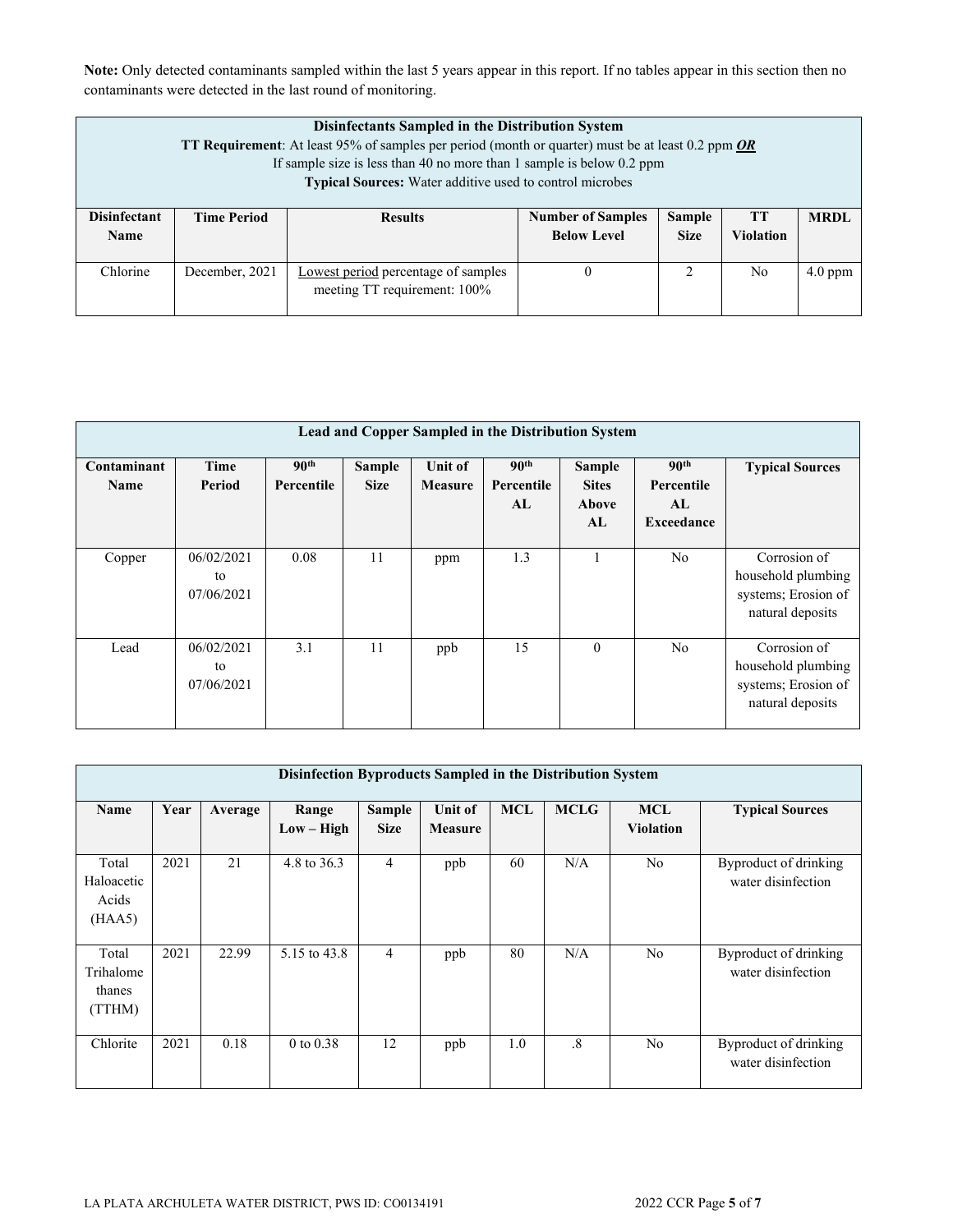|               | Total Organic Carbon (Disinfection Byproducts Precursor) Removal Ratio of Raw and Finished Water |         |              |               |                |                                                                                                                       |                  |                        |  |  |  |  |
|---------------|--------------------------------------------------------------------------------------------------|---------|--------------|---------------|----------------|-----------------------------------------------------------------------------------------------------------------------|------------------|------------------------|--|--|--|--|
|               |                                                                                                  |         |              |               |                |                                                                                                                       |                  |                        |  |  |  |  |
| Contaminant   | Year                                                                                             | Average | Range        | <b>Sample</b> | <b>Unit of</b> | <b>TT Minimum</b>                                                                                                     | <b>TT</b>        | <b>Typical Sources</b> |  |  |  |  |
| <b>Name</b>   |                                                                                                  |         | $Low - High$ | <b>Size</b>   | <b>Measure</b> | Ratio                                                                                                                 | <b>Violation</b> |                        |  |  |  |  |
|               |                                                                                                  |         |              |               |                |                                                                                                                       |                  |                        |  |  |  |  |
| Total Organic | 2021                                                                                             | 1.11    | 1 to 1.57    | 8             | Ratio          | 1.00                                                                                                                  | No               | Naturally present      |  |  |  |  |
| Carbon Ratio  |                                                                                                  |         |              |               |                |                                                                                                                       |                  | in the                 |  |  |  |  |
|               |                                                                                                  |         |              |               |                |                                                                                                                       |                  | environment            |  |  |  |  |
|               |                                                                                                  |         |              |               |                |                                                                                                                       |                  |                        |  |  |  |  |
|               |                                                                                                  |         |              |               |                | *If minimum ratio not met and no violation identified then the system achieved compliance using alternative criteria. |                  |                        |  |  |  |  |
|               |                                                                                                  |         |              |               |                |                                                                                                                       |                  |                        |  |  |  |  |

|             | Summary of Turbidity Sampled at the Entry Point to the Distribution System |                                                                                             |                                                                              |                  |                |  |  |  |  |  |  |
|-------------|----------------------------------------------------------------------------|---------------------------------------------------------------------------------------------|------------------------------------------------------------------------------|------------------|----------------|--|--|--|--|--|--|
| Contaminant | Sample                                                                     | <b>Level Found</b>                                                                          | <b>TT Requirement</b>                                                        | <b>TT</b>        | <b>Typical</b> |  |  |  |  |  |  |
| <b>Name</b> | Date                                                                       |                                                                                             |                                                                              | <b>Violation</b> | <b>Sources</b> |  |  |  |  |  |  |
| Turbidity   | Date/Month:<br>Jun                                                         | Highest single measurement:<br>0.077 NTU                                                    | Maximum 1 NTU for any single<br>measurement                                  | N <sub>o</sub>   | Soil Runoff    |  |  |  |  |  |  |
| Turbidity   | Month:<br>Dec                                                              | Lowest monthly percentage of<br>samples meeting TT requirement<br>for our technology: 100 % | In any month, at least 95% of<br>samples must be less than 0.3<br><b>NTU</b> | N <sub>o</sub>   | Soil Runoff    |  |  |  |  |  |  |

| Radionuclides Sampled at the Entry Point to the Distribution System |      |         |                         |             |                |            |             |                  |                                |  |  |
|---------------------------------------------------------------------|------|---------|-------------------------|-------------|----------------|------------|-------------|------------------|--------------------------------|--|--|
| Contaminant                                                         | Year | Average | Range                   | Sample      | Unit of        | <b>MCL</b> | <b>MCLG</b> | <b>MCL</b>       | <b>Typical Sources</b>         |  |  |
| <b>Name</b>                                                         |      |         | $Low - High$            | <b>Size</b> | <b>Measure</b> |            |             | <b>Violation</b> |                                |  |  |
| Gross Alpha                                                         | 2020 | 1.1     | 1.1 to $1.1$            | 2           | pCi/L          | 15         | $\Omega$    | No               | Erosion of<br>natural deposits |  |  |
| Combined<br>Radium                                                  | 2020 | 0.66    | $0.66 \text{ to } 0.66$ | 2           | pCi/L          | 5          | 0           | No.              | Erosion of<br>natural deposits |  |  |

| Inorganic Contaminants Sampled at the Entry Point to the Distribution System |      |         |                       |                              |                           |                |                |                                |                                                                                                                       |  |  |  |
|------------------------------------------------------------------------------|------|---------|-----------------------|------------------------------|---------------------------|----------------|----------------|--------------------------------|-----------------------------------------------------------------------------------------------------------------------|--|--|--|
| Contaminant<br><b>Name</b>                                                   | Year | Average | Range<br>$Low - High$ | <b>Sample</b><br><b>Size</b> | Unit of<br><b>Measure</b> | <b>MCL</b>     | <b>MCLG</b>    | <b>MCL</b><br><b>Violation</b> | <b>Typical Sources</b>                                                                                                |  |  |  |
| Barium                                                                       | 2021 | 0.05    | $0.05$ to $0.05$      | 1                            | ppm                       | $\overline{2}$ | $\mathfrak{D}$ | No.                            | Discharge of<br>drilling wastes;<br>discharge from<br>metal refineries;<br>erosion of natural<br>deposits             |  |  |  |
| Fluoride                                                                     | 2021 | 0.17    | $0.17$ to $0.17$      |                              | ppm                       | 4              | 4              | N <sub>o</sub>                 | Erosion of natural<br>deposits; water<br>additive which<br>promotes strong<br>teeth; discharge<br>from fertilizer and |  |  |  |